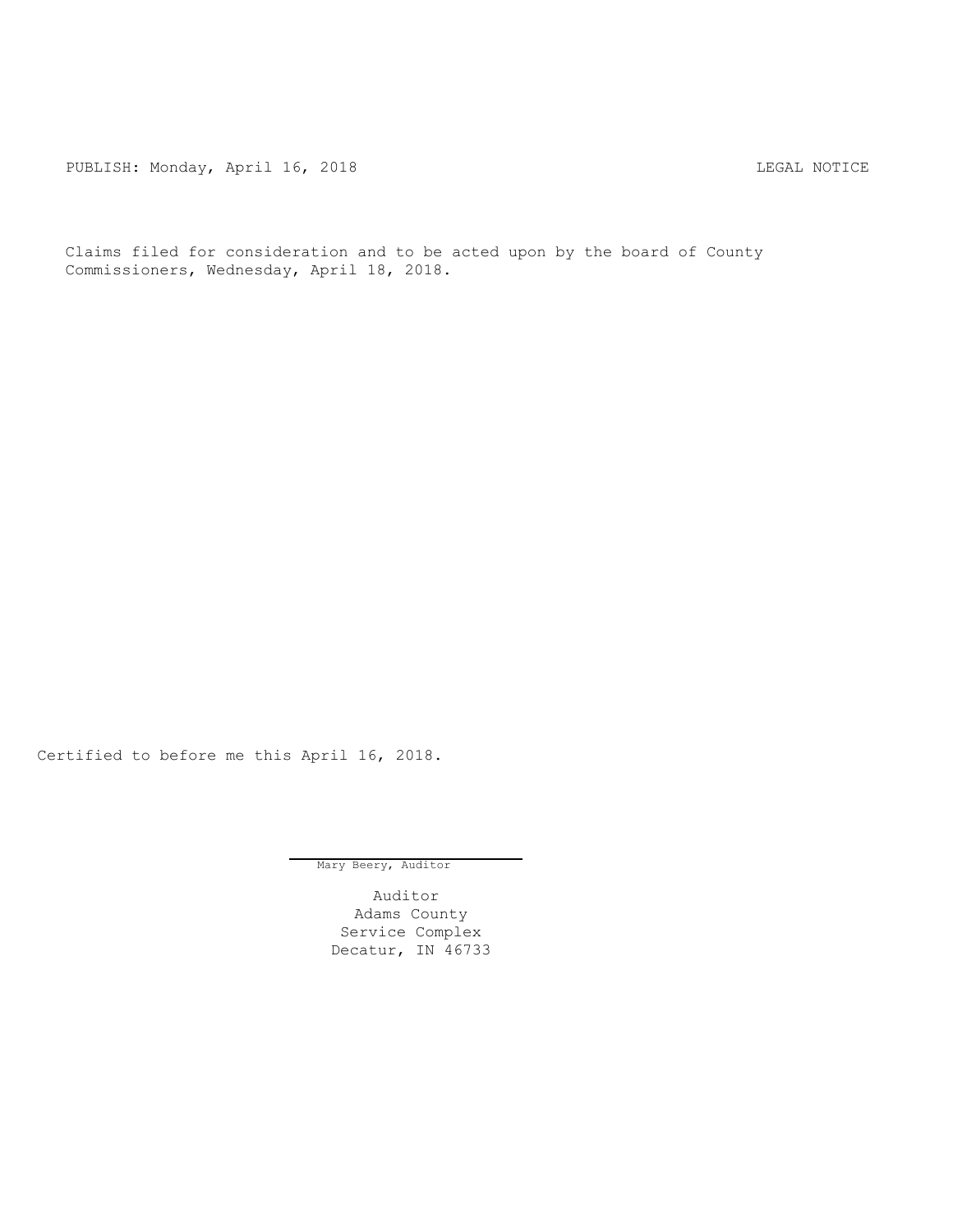

## **Claims Docket for Newspaper Adams County, Indiana**

## For Period: **3/22/2018** to **4/4/2018**

*313 W. Jefferson St. Decatur, IN 46733 (219) 724-2600*

## Date Claims to be Paid: **4/18/2018**

| <u>Vendor</u>                         | <b>Amount</b> | <u>Vendor</u>                           | <b>Amount</b> |
|---------------------------------------|---------------|-----------------------------------------|---------------|
| Adams County Council On Aging, Inc.   | 2,400.00      | Adams Memorial Hospital                 | 57,984.33     |
| Axis Forensic Toxicology              | 210.00        | American Wire Rope & Sling              | 3,448.74      |
| Appraisal Research Corporation        | 5,325.19      | Arnold Lumber Co., Inc.                 | 37.83         |
| Berne Ready Mix                       | 12,253.60     | <b>Berne Police Department</b>          | 1,399.50      |
| <b>Berne Witness</b>                  | 291.88        | Suburban Propane LP                     | 163.00        |
| <b>Charles Bowers</b>                 | 2,333.33      | Chet's Pest Control                     | 120.00        |
| Cintas Location #338                  | 165.04        | City Of Decatur                         | 630.79        |
| Decatur Hardware & Rental             | 177.43        | <b>Complete Printing Service</b>        | 840.00        |
| Dealership Holdings LLC               | 105.93        | Decatur Daily Democrat                  | 591.71        |
| Decatur Police Department             | 4,502.50      | Decatur Postmaster                      | 500.00        |
| Gasoline Equipment Service Co Inc     | 400.50        | Geneva Police Department                | 299.00        |
| Gordon Food Service                   | 3,828.85      | I.C.O. Training Fund                    | 311.00        |
| Indiana State Police                  | 6,331.00      | J & K Communications, Inc.              | 1,875.50      |
| Maddock Construction Equipment, LLC   | 658.41        | Michael Todd And Company                | 165.30        |
| Monroe Water Department               | 190.50        | Park Center                             | 111,361.50    |
| Roto-Rooter                           | 200.00        | St. Joseph Health Systems, LLC          | 225.00        |
| Stone-Street Quarries, Inc.           | 7,288.87      | Top Supply Company LLP                  | 159.41        |
| Town Of Monroe                        | 1,030.00      | Treasurer of Adams County               | 123,736.54    |
| Tri-State First Aid                   | 36.80         | Imi Irving Material, Inc.               | 21,015.52     |
| Myers Floor Covering & Furniture      | 4,000.04      | Bank Of Geneva                          | 1,200.00      |
| Mary Beery                            | 155.76        | Don Myers Plumbing                      | 424.16        |
| Michael M. Mahan                      | 20.00         | <b>Richard Clutter</b>                  | 20.00         |
| Geneva Municipal Utilities            | 42.94         | Kristina Nichols                        | 17.45         |
| Indiana Dept. Of Workforc             | 426.82        | Arthur J. Booth                         | 20.00         |
| Motorola Solutions, Inc.              | 4,050.01      | Harvest Land Co-op                      | 3,768.24      |
| Adams County Truck Repair, Inc.       | 328.95        | Beth A. Webber                          | 4,556.64      |
| Thomas R Krueckeberg                  | 231.26        | Leslie W. Marckel                       | 20.00         |
| Adams County Sheriff's Department     | 408.00        | Michael G. Werling                      | 760.00        |
| Southeastern Equipment Company Inc    | 2,640.78      | Troyer's Market LLC                     | 3,708.89      |
| <b>Stanley Steemer</b>                | 450.00        | Edward & Sandy Girod                    | 63.12         |
| Larry Weaver                          | 97.24         | Bi-County Services, Inc                 | 6,552.00      |
| Dell Marketing L.P.                   | 24,523.86     | Daniel J. Michaels                      | 20.00         |
| Henry R. Mayer                        | 20.00         | <b>Stationair's Express</b>             | 402.07        |
| John August                           | 80.00         | FlexPAC                                 | 1,944.94      |
| Joe H Construction                    | 8,067.82      | Decatur Ace Hardware                    | 254.69        |
| WM Imaging Solutions, Inc.            | 49.71         | Allen County Treasurer                  | 1,300.00      |
| First Response                        | 16.00         | Brenda Alexander                        | 111.17        |
| Central Customer Charges              | 219.96        | Wayne Steury                            | 20.00         |
| Cxtec                                 | 4,075.00      | International Code Council, Inc.        | 135.00        |
| Star Insurance Agency                 | 347,268.00    | Timothy R. Taylor                       | 20.00         |
| Travelers                             | 1,076.40      | Frontier                                | 147.12        |
| Diehl's K9 Training Center            | 8,000.00      | Rolf Reporting, Inc.                    | 247.80        |
| John Deere Financial                  | 225.90        | John A. Crider                          | 20.00         |
| Perry ProTech                         | 9,340.00      | Forensic and Pathology Consultants, LLC | 900.00        |
| U.S Postal Service (Postage-By-Phone) | 9,000.00      | Community Fiber Solutions, Inc.         | 3,625.96      |
| W.W. Williams                         | 299.00        | Correctional Counseling, Inc.           | 649.68        |
| Lutheran Medical Group LLC            | 4,991.00      | U.S. Aggregates Inc.                    | 24,462.28     |
| HoseandFittings.Com, Inc              | 38.30         | Kristina A. Nichols/Cans for CoPays     | 176.51        |
|                                       |               |                                         |               |